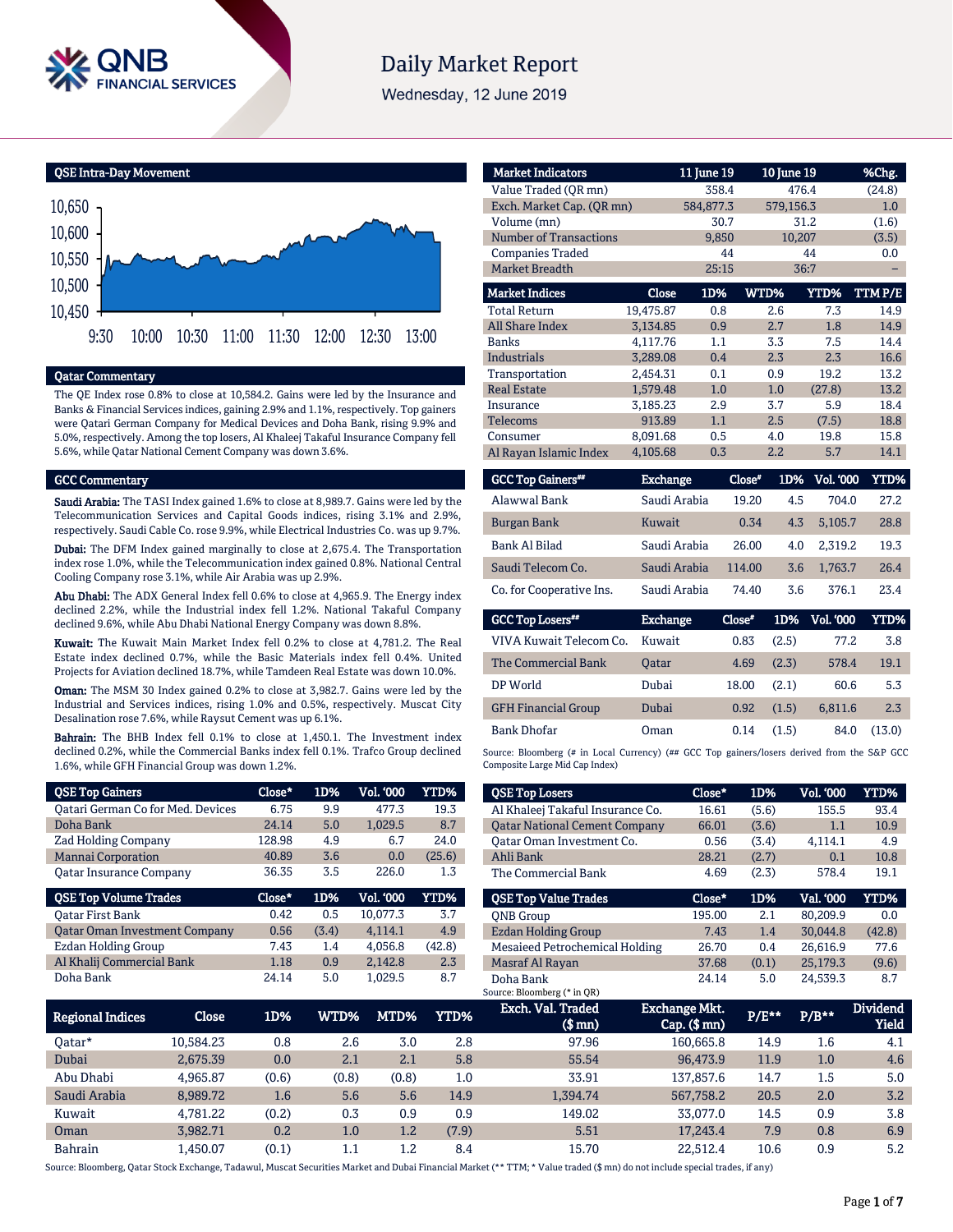## Qatar Market Commentary

- The QE Index rose 0.8% to close at 10,584.2. The Insurance and Banks & Financial Services indices led the gains. The index rose on the back of buying support from GCC and non-Qatari shareholders despite selling pressure from Qatari shareholders.
- Qatari German Company for Medical Devices and Doha Bank were the top gainers, rising 9.9% and 5.0%, respectively. Among the top losers, Al Khaleej Takaful Insurance Company fell 5.6%, while Qatar National Cement Company was down 3.6%.
- Volume of shares traded on Tuesday fell by 1.6% to 30.7mn from 31.2mn on Monday. Further, as compared to the 30-day moving average of 34.5mn, volume for the day was 11.0% lower. Qatar First Bank and Qatar Oman Investment Company were the most active stocks, contributing 32.9% and 13.4% to the total volume, respectively.

| <b>Overall Activity</b>    | Buy %* | Sell %* | Net (QR)          |
|----------------------------|--------|---------|-------------------|
| Oatari Individuals         | 25.59% | 45.19%  | (70.246.639.21)   |
| <b>Oatari Institutions</b> | 13.09% | 19.64%  | (23, 445, 428.41) |
| Oatari                     | 38.68% | 64.83%  | (93,692,067,62)   |
| <b>GCC</b> Individuals     | 1.45%  | 1.32%   | 468,856.09        |
| <b>GCC</b> Institutions    | 1.37%  | 1.12%   | 876,571.71        |
| GCC                        | 2.82%  | 2.44%   | 1,345,427.80      |
| Non-Oatari Individuals     | 9.25%  | 8.71%   | 1,902,807.22      |
| Non-Oatari Institutions    | 49.24% | 24.01%  | 90,443,832.60     |
| Non-Oatari                 | 58.49% | 32.72%  | 92,346,639.82     |

Source: Qatar Stock Exchange (\* as a % of traded value)

## Global Economic Data

| <b>Date</b> | Market | Source                            | Indicator                  | Period      | Actual | Consensus | Previous |
|-------------|--------|-----------------------------------|----------------------------|-------------|--------|-----------|----------|
| 06/11       | UK     | UK Office for National Statistics | Jobless Claims Change      | May         | 23.2k  | -         | 19.1k    |
| 06/11       | EU     | <b>Sentix Behavioral Indices</b>  | Sentix Investor Confidence | <b>lune</b> | $-3.3$ | 2.5       | 5.3      |

Source: Bloomberg (s.a. = seasonally adjusted; n.s.a. = non-seasonally adjusted; w.d.a. = working day adjusted)

## Stock Split Dates for Listed Qatari Companies

|                      | <b>Company Symbols</b> |             |      |                           |
|----------------------|------------------------|-------------|------|---------------------------|
| Day / Date           | $\mathbf{1}$           | 2           | 3    | <b>Sector</b>             |
| Sunday 09/06/2019    | CBQK                   | QFBQ        |      |                           |
| Monday 10/06/2019    | KCBK                   | DBIS        | QOIS | Banking and               |
| Tuesday 11/06/2019   | QIIK                   | NLCS        |      | <b>Financial Services</b> |
| Wednesday 12/06/2019 | QNBK                   | ABQK        | IHGS |                           |
| Thursday 13/06/2019  | QIBK                   | DHBK        |      |                           |
| Sunday 16/06/2019    | MARK                   |             |      |                           |
| Monday 17/06/2019    | <b>MERS</b>            | <b>MCCS</b> |      |                           |
| Tuesday 18/06/2019   | WDAM                   | ZHCD        | QGMD | Consumer Goods &          |
| Wednesday 19/06/2019 | <b>OFLS</b>            | MCGS        |      | Services                  |
| Thursday 20/06/2019  | <b>SIIS</b>            | <b>OCFS</b> |      |                           |
| Sunday 23/06/2019    | MPHC                   | IGRD        |      |                           |
| Monday 24/06/2019    | QIGD                   | AHCS        | QNCD | Industrial                |
| Tuesday 25/06/2019   | IQCD                   | QIMD        |      |                           |
| Wednesday 26/06/2019 | QEWS                   | GISS        |      |                           |
| Thursday 27/06/2019  | QISI                   | QATI        |      | Insurance                 |
| Sunday 30/06/2019    | <b>DOHI</b>            | QGRI        | AKHI |                           |
| Monday 01/07/2019    | <b>BRES</b>            | ERES        |      | Real Estate               |
| Tuesday 02/07/2019   | UDCD                   | MRDS        |      |                           |
| Wednesday 03/07/2019 | <b>VFQS</b>            | ORDS        |      | Telecoms                  |
| Thursday 04/07/2019  | QGTS                   | GWCS        | QNNS | Transport/Logistics       |
| Sunday 07/07/2019    | <b>QETF</b>            | QATR        | OAMC | ETFs and QAMCO            |

Source: QSE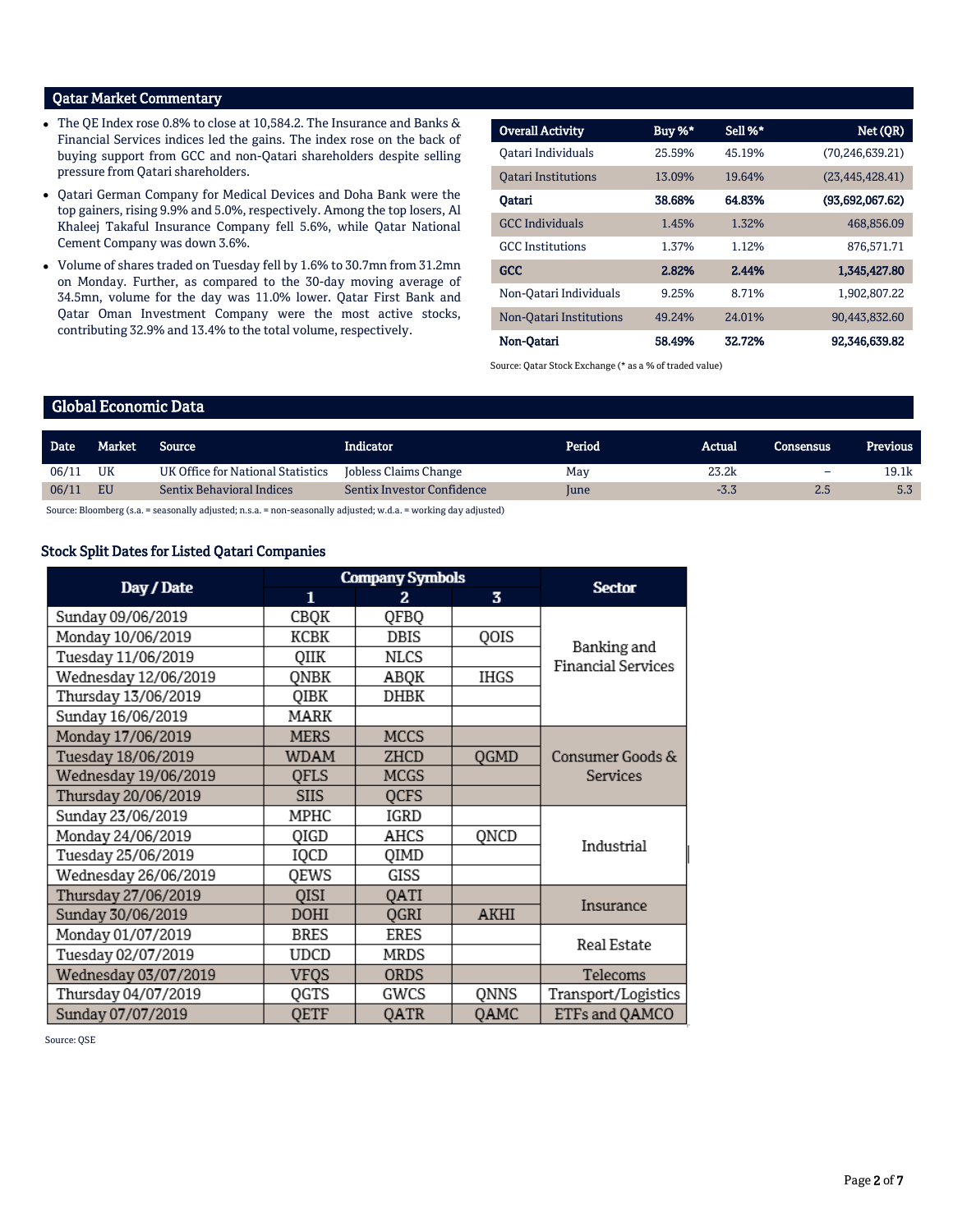# News

## Qatar

- OSE executes splits of share for NLCS Qatar Stock Exchange (QSE) announced that the split of shares for National Leasing Holding (NLCS) has been executed, effective from June 12, 2019. The new number of NLCS' shares after the split is 494,802,000 and the adjusted closing price of QR0.782 per share. QSE also sets price limits, (i) Price up limit: QR0.860 and (ii) Price down limit: QR0.704. (QSE)
- QSE executes splits of share for QIIK Qatar Stock Exchange (QSE) announced that the split of shares for Qatar International Islamic Bank (QIIK) has been executed, effective from June 12, 2019. The new number of QIIK's shares after the split is 1,513,687,490 and the adjusted closing price of QR7.55 per share. QSE also sets price limits, (i) Price up limit: QR8.30 and (ii) Price down limit: QR6.80. (QSE)
- Nakilat-Keppel Offshore and Marine completes repair of 200th LNG vessel – Nakilat-Keppel Offshore and Marine (N-KOM), a joint venture between Qatar's premier gas shipper Nakilat and leading offshore rig constructor and ship repairer Keppel Offshore and Marine, has safely completed repair of the 200th LNG vessel 'Al Khor' at its Erhama bin Jaber Al Jalahma Shipyard. Chartered by Qatargas and operated by NYK LNG Shipmanagement, the 135,295 cubic meters vessel completed general dry-docking maintenance repairs and upgrades at the shipyard. This is third time the moss-type LNG carrier 'Al Khor' is calling for repairs at the facility, having previously been drydocked in 2014 and 2016. Besides regular maintenance, the vessel also underwent water ballast steel renewal and tank treatment, hull treatment, as well as several surveys and endurance tests during the dry-docking period. Earlier this year, N-KOM welcomed its first repair project for a floating, storage, regasification unit (FSRU); bearing testament to its repute as a leading shipyard for gas carrier repairs. The shipyard has also successfully grown its expertise beyond handling gas carrier repairs and serviced a large number of very large crude carriers (VLCC), tankers and offshore support vessels at the facility. (Gulf-Times.com)
- QIGD to hold its EGM on June 30 Due to the lack of quorum of the second meeting, Qatari Investors Group's (QIGD) board of directors invited its shareholders to attend the third Extraordinary General Assembly Meeting (EGM) to be held on June 30, 2019. (QSE)
- IMF calls for well-targeted policies for Qatar to boost benefits from diversification drive – Qatar needs well-targeted, structured, and sequenced policies to encourage specific sectors in order to reap benefits from its diversification drive, according to the International Monetary Fund (IMF). In its latest Article IV consultation report, the Bretton Woods institution highlighted Qatar's second National Development Strategy that identifies six priority sectors: manufacturing, finance, professional and scientific activities, tourism, logistics, and information and communication. Highlighting that detailed strategies are being developed within these priorities; the IMF stated, "These detailed strategies should focus on specific opportunities that link to current strengths (including low petrochemical input costs, a large financial sector, and solid port and airport infrastructure), with scope for exports and

innovation." Clear communication is needed to harness entrepreneurial initiative, the report stated, adding these strategies should also present cost-benefit analysis for proposed investments and incentives. (Gulf-Times.com)

- Real estate deal value jumped 100% to QR2.99bn in April -Qatar's real estate market witnessed a remarkable growth in the month of April 2019, with the total value of monthly transactions reaching at QR2.99bn, registering a triple-digit growth of 100% MoM compared to QR1.49bn reported in March 2019, official data showed. When compared on YoY basis, the transaction value in April saw a fall of 8.8% against QR3.28bn registered in the corresponding month last year, according to the latest edition of the Qatar Monthly Statistics released by the Planning and Statistics Authority. The number of total real estate properties sold in April 2019, across all municipalities, reached 358, which remained stable, or unchanged, compared to March 2019. When compared on YoY basis the number of total deals signed in April was down 29.5% against 508 deals inked in the same month last year. Doha municipality stood on top, both in terms of deal value as well as the number of transactions. The combined value of transactions in the municipality reached QR1.47bn (from 116 deals) accounting for over 49% of the total deal value. Doha municipality accounted for over 32% of the total deals in April 2019. When compared on monthly basis, Doha saw 120.5% rise in deal value in April compared to QR669.5mn worth of properties sold in March in the municipality area. However, on yearly basis, the deal value witnessed a fall of 2.7% against QR1.51bn in April 2018. (Peninsula Qatar)
- $\bullet$  Oatar's fintech ecosystem most ready in MEA region Oatar, along with other GCC countries, appears most ready for fintech adoption in the Middle East and Africa (MEA), thanks to the preference of clients for digital banking, the ready availability of financial capital, and a push by regulators. S&P Global Ratings stated in its report on 'Fintech's prospects in the Middle East and Africa' that it believes that financial technology (fintech) in the Middle East and Africa (MEA) will continue to expand and therefore constitute a limited threat to the region's well-established financial institutions in the foreseeable future. The creation of a fintech ecosystem is still a work in progress on most regional countries. In a recent interview to Oxford Business Group (OBG), Qatar Central Bank's Governor, HE Sheikh Abdulla bin Saoud Al Thani said Qatari government is actively promoting the country as a regional centre for fintech as new cost-effective technologies are becoming increasingly prominent worldwide. Under the country's Second Strategic Plan for Financial Regulation 2017-22, fintech has been recognized as a primary tool for achieving long-term development goals for the financial sectors is actively promoting the country, he said. (Peninsula Qatar)
- Startups on expansion drive, see growing potential in Qatari market – With Qatar increasingly becoming a hub for startup entrepreneurs, a number of startups here see the growing potential in the local and even international market and are now on expansion drives notwithstanding the ongoing blockade. Papercut Factory's Founder, Ghanim Al Sulaiti said after restructuring the startup company in 2017, Papercut has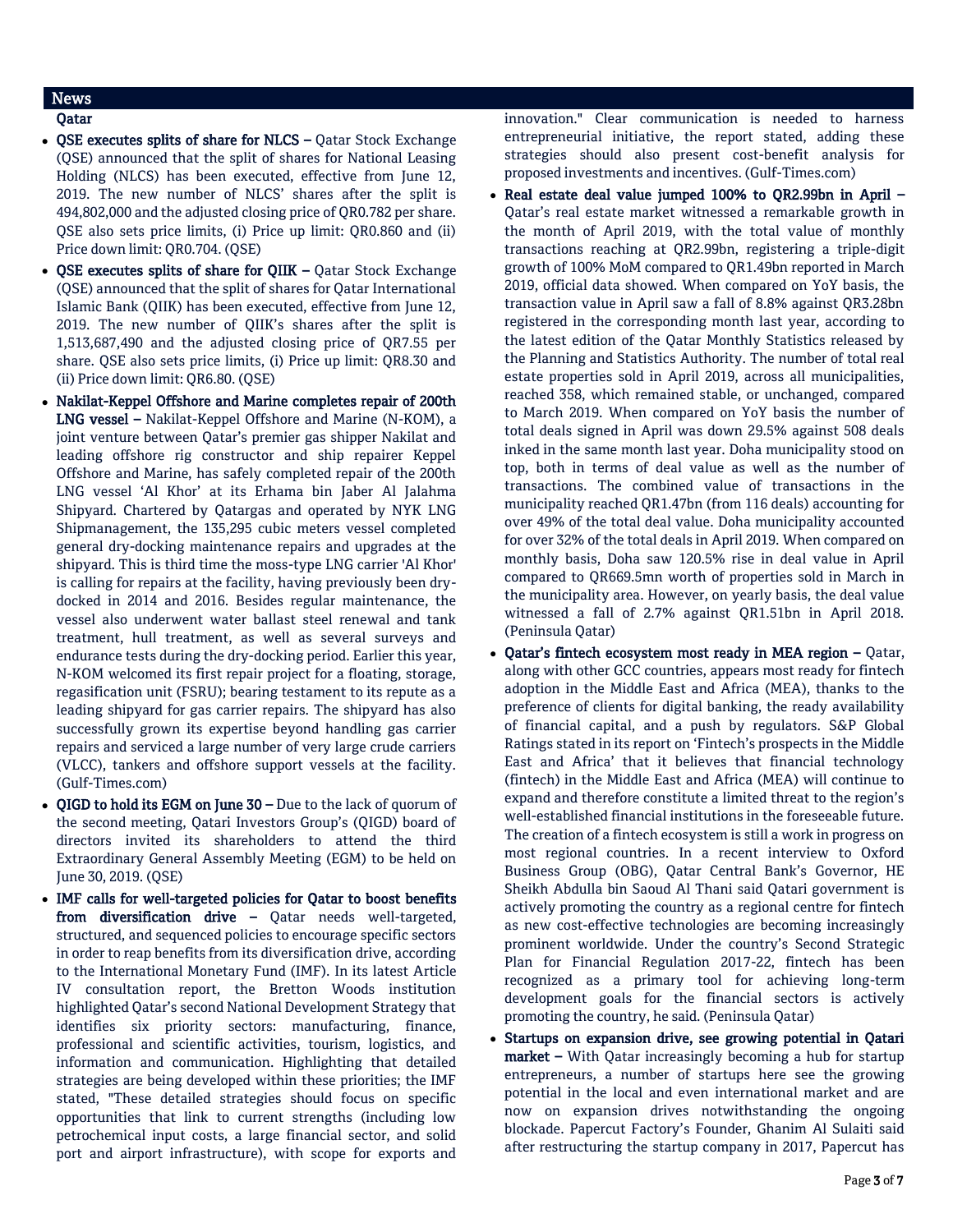grown from a 150 square meters office space to a 3000 square meters office space this year. The company, which is commonly referred to as the first sustainable packaging solutions business in Qatar and has been incubated by the Qatar Business Incubation Center (QBIC), has already increased its workforce and expanded its portfolio of products and services. (Peninsula Qatar)

 Sarkissian calls on Qatari businessmen to invest in Armenia – Armenian President, Armen Sarkissian has called on Qatari businessmen to explore investment opportunities available in his country. He said this during a meeting with Qatar Chamber's (QC) Board Member, Mohamed bin Ahmed Al Obaidli on the sidelines of a summit in Dilijan, QC stated. The meeting discussed ways of enhancing cooperation relations between the Qatari private sector and business sectors in Armenia. The Armenian President also praised the strong relations between Qatar and his country, stressing his desire to strengthen these relations in all fields especially in trade and economy. In a press statement, Obaidli said the meeting with the Armenian President reviewed ways of promoting relations between business sectors of both countries, noting that a Qatari businessmen delegation would visit Armenia next year to participate in this annual summit and explore investment opportunities available in all fields. He said, "We discussed aspects of cooperation between the Qatari private sector and its Armenian counterparts in many sectors especially in food security." (Qatar Tribune)

## International

- Underlying US producer prices rise for second straight month in May – Underlying US producer prices increased solidly for a second straight month in May, boosted by a surge in the cost of hotel accommodation and gains in portfolio management service fees. Producer prices excluding food, energy and trade services rose 0.4% last month, matching April's gain, the government said. The so-called core PPI increased 2.3% in the 12 months through May after rising 2.2% in April. Weaker energy and food prices, however, partially offset the increase in prices of services last month. That led the producer price index for final demand to edge up 0.1% in May after gaining 0.2% in April. In the 12 months through May, the PPI climbed 1.8%, slowing from April's 2.2% advance. (Reuters)
- UK earnings growth slows in three months to April British wages in the three months to April grew faster than expected and hiring slowed less sharply, as the jobless rate held at its lowest rate since 1975. Total earnings growth, including bonuses, rose by an annual 3.1% in the three months to April, official data showed, slowing from 3.3% in March but beating the median forecast of 3.0% in a Reuters' poll of economists, the Office for National Statistics said. Excluding bonuses, which smoothens out some volatility, pay growth picked up to 3.4% from 3.3%, beating all forecasts and boosted by a 3.8% annual jump in pay for April alone, the largest single-month rise since May 2008. (Reuters)
- Eurozone's governments back Commission for action against Italy – Eurozone's Deputy Finance Ministers supported the European Commission's view that disciplinary action against Italy over the country's rising debt is warranted, a European Union (EU) official said. The Deputy Finance Ministers, called

the Economic & Financial Committee (EFC), discussed the Italian case after the Commission issued a report last week saying Italy was breaking EU rules by not reducing its public debt. (Reuters)

- Japan's core machinery orders rise 5.2% MoM in April Japan's machinery orders unexpectedly rose for a third straight month in April, signaling solid business investment. Cabinet Office data showed core machinery orders, a highly volatile data series regarded as an indicator of capital spending in the coming six to nine months, increased 5.2% MoM in April. It marked the biggest gain since last October, and compared with economists' median estimate of a 0.8% decline in a Reuters' poll. In March, orders rose 3.8%.Compared with a year earlier, core orders, which exclude ships and electricity utilities, rose 2.5% in April, versus a 5.3% drop seen by economists, the Cabinet Office data showed. (Reuters)
- China's PPI edges up 0.6% YoY in May China's producer price index (PPI) in May rose 0.6% YoY, the National Bureau of Statistics (NBS) said in a statement, in line with analyst expectations and compared with a 0.9% uptick in April. Producer inflation gauges in China, closely tracked by analysts and investors, are seen as bellwethers of industrial demand in the economy. The slowdown in producer price inflation was in line with downbeat factory activity seen in May. The consumer price index (CPI) in May rose 2.7 % from a year earlier, in line with expectations but clocking the fastest rise since February 2018, driven by elevated pork prices as hog supplies continued their decline after the African swine fever outbreak across the country. On MoM basis, the CPI remained unchanged. (Reuters)
- China says will respond if US escalates trade tension China will respond firmly if the US insists on escalating trade tensions, the foreign ministry said after US President Donald Trump said further tariffs were ready to kick in if no deal was reached at a G20 summit this month. On June 10, Trump said he was ready to impose another round of punitive tariffs on Chinese imports if he cannot make progress in trade talks with Xi in Osaka. Chinese Foreign Ministry Spokesman, Geng Shuang again would not be drawn on confirming a Xi-Trump meeting at G20; saying information would be released once it was available to the ministry. (Qatar Tribune)

## Regional

 Saudi Arabia on track to outpace India at top of ETF ranking – Saudi Arabia is climbing quickly in a ranking that tracks flows into exchange-traded funds (ETF) of developing countries this year, and could soon take first position away from India. New money invested in ETFs in the two nations totaled about \$4.8bn in 2019, according to a ranking compiled by Bloomberg. It is almost twice the sum for the eight other countries in the list. Saudi Arabia had been behind China and Brazil for the past three years. Inflows to Saudi Arabian shares are expected to keep growing as MSCI Inc. and FTSE Russell add some of the Kingdom's biggest companies to their main emerging-market benchmarks in the coming months. The upgrade by the two main global index compilers started in March, and is scheduled for completion next year. If the net inflows for the last three months are considered alone, Saudi Arabia already appears on top of the ranking, with India following. The London-traded Invesco MSCI Saudi Arabia UCITS ETF, the largest ETF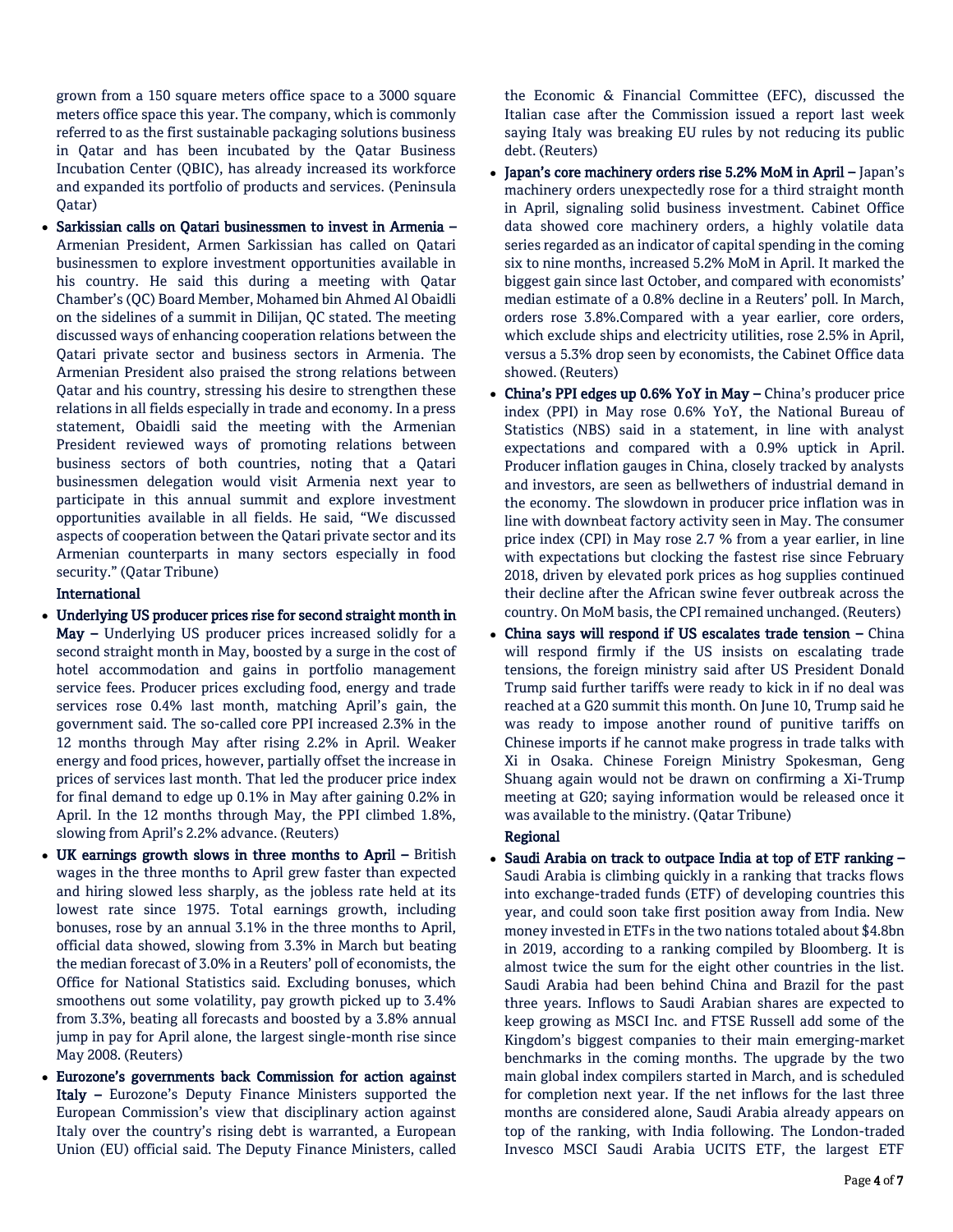tracking Saudi Arabian shares, had net inflows of near \$910mn in May, the most for a month since its inception last year, boosting its net for the year to \$1.4bn. (Bloomberg)

- Saudi Arabia's Ramadan property sales totaled SR10.9bn Saudi Arabia's Ministry of Justice published aggregated data on real estate transactions in all of the Kingdom's administrative regions for the ninth month of Hijri year 1440 starting 6 May 2019 and ending 3 June 2019, which showed that sales totaled SR10.9bn as compared to SR13.9bn in the previous month. During month of Ramadan real estate sales fell by 21.6% MoM compared to a fall of 12.4% in the same month a year ago. Residential sales came in at SR7.2bn as compared to SR5.8bn in the same month a year ago. Residential sales came in at SR10.9bn in previous month ending May 5. Commercial sales came in at SR3.7bn as compared to SR4.4bn in the same month a year ago. Commercial sales rose from SR3bn in the previous month. (Bloomberg)
- BP raises Saudi Arabia's oil reserves 12% in first big change in 30 years – BP has raised estimates for Saudi Arabia's crude oil reserves by 12%, marking the first major change to the country's estimated reserves since 1989. In its benchmark 2019 Statistical Review of World Energy, BP recalibrated some Saudi Arabian gas reserves as oil, allowing Riyadh to close in on Venezuela's top spot as the world's largest reserves holder. BP stated that Saudi Arabia's proved oil reserves were revised to 297.7bn barrels at the end of 2018 from 266.2bn a year earlier, only slightly behind 303bn in Venezuela. Saudi Arabia has become more open in reporting its reserves as it prepared to float its energy company Saudi Aramco. The listing was postponed and is now planned for early next decade. Saudi Arabia has rarely changed its oil reserves estimates in the past, despite pumping 8mn-10mn barrels per day. (Reuters)
- UAE Energy Minister: OPEC nears deal to keep production curbs in place – Members of the OPEC are close to reaching an agreement on extending production cuts, the Energy Minister of the UAE, Suhail bin Mohammed Al-Mazroui said. Speaking at the International Economic Forum of the Americas, he said that given existing oil inventories the output curbs should remain in place or be extended "at least until the end of the year." The "right decision will be a rollover," noting he favors continuing the curbs. OPEC and producer allies including Russia last year agreed to cut their output beginning on January 1 to avoid a supply glut. The agreement was to reduce supply by 1.2mn barrels per day (bpd) for six months using October production as a baseline. Even as OPEC and allies reduce output, US shale output has continued to rise and some analysts predict weaker economic growth will reduce oil demand. US shale producers this month will add 83,000 bpd, hitting 8.49mn bpd, the Energy Information Administration said last month. "I think the demand for oil will remain solid in 2020," he said. (Reuters)
- Dubai issues new financial centre insolvency law after Abraaj collapse – Dubai's ruler Sheikh Mohammed bin Rashid Al-Maktoum issued a new insolvency law for companies operating in the Dubai International Financial Centre (DIFC), the largest financial hub in the Middle East, Africa and South Asia. The new law, due to come into effect in August, has been issued following the collapse of Dubai-based private equity firm Abraaj, which had a DIFC-regulated entity Abraaj Capital. The

firm that had been the Middle East and North Africa's (MENA) biggest buyout fund unraveled after a row with some investors over the use of money in a \$1bn healthcare fund. The new law introduces a "new debtor in possession bankruptcy regime" for debtors that have filed for bankruptcy but still hold assets, according to a statement on the Dubai's ruler official website. (Reuters)

- Abu Dhabi Fund said to buy Vornado stake in 330 Madison Ave. – Abu Dhabi Investment Authority (ADIA), one of the world's largest sovereign wealth funds, plans to buy out Vornado Realty Trust's 25% stake in the midtown Manhattan office tower at 330 Madison Ave., according to sources. The deal will give the Abu Dhabi fund, already the building's majority holder, full ownership. Vornado stated that it has agreed to sell its interest in the property as part of a "buy/sell process initiated by its 75% partner at a \$900mn valuation." The New York Company anticipates about \$100mn of net proceeds after deducting an existing \$500mn mortgage, and expects the transaction to close in the third quarter. The 846,000-squarefoot (79,000-square-meter) tower is in a prime location, just a block from Grand Central Terminal and One Vanderbilt, the shiny new skyscraper SL Green Realty Corp. is building. Tenants include Guggenheim Partners, HSBC, Wells Fargo & Co. and Jones Lang LaSalle Inc., according to Vornado's website. ADIA allocates 5% to 10% of its massive portfolio to real estate, according to its annual report. The fund does not divulge its assets under management, but it is estimated to have about \$696bn. That makes it the third-largest in the world, according to data from the Sovereign Wealth Fund Institute. (Bloomberg)
- Sharjah Islamic said to pick HSBC, Citi, StanChart for Sukuk Sharjah Islamic Bank has selected HSBC Holdings, Citigroup Inc. and Standard Chartered to raise money from the bond market as early as next week, according to sources. The statecontrolled lender is considering raising about \$500mn, sources said. The lender, based in the UAEs' city of Sharjah, last tapped the Sukuk market in April last year when it raised \$500mn. It has another \$500mn bond due in March 2020, according to data compiled by Bloomberg. Sharjah Islamic Bank's shareholders in February had approved issuing non-convertible Tier-1 instruments of \$760mn to strengthen its capital adequacy. It has the fourth-lowest investment grade rating of 'A-' at S&P and 'A3' at Moody's Investors Service. (Bloomberg)
- Emirates NBD: Oman's debt rally will not last ahead of bond sale - Despite the recent outperformance of Oman's bonds in the Gulf region, the yield curve will unlikely sustain its recent compression ahead of a debt sale that's "expected imminently," the Head of fixed income at Emirates NBD Asset Management in Dubai, Angad Rajpal said. Bonds sold by Oman and Bahrain, which have the weakest finances in the GCC, have recovered this month on short-covering, expectations of a rate cut by the Federal Reserve and the prospect of new stimulus in China. The "high beta oil-sensitive sovereigns" had weakened in May with a decline in crude prices. (Bloomberg)
- Petrofac gets contract within 10-year framework in Oman Petrofac has been awarded third project under a 10-year framework agreement with Petroleum Development Oman, according to a website statement. The contract has been valued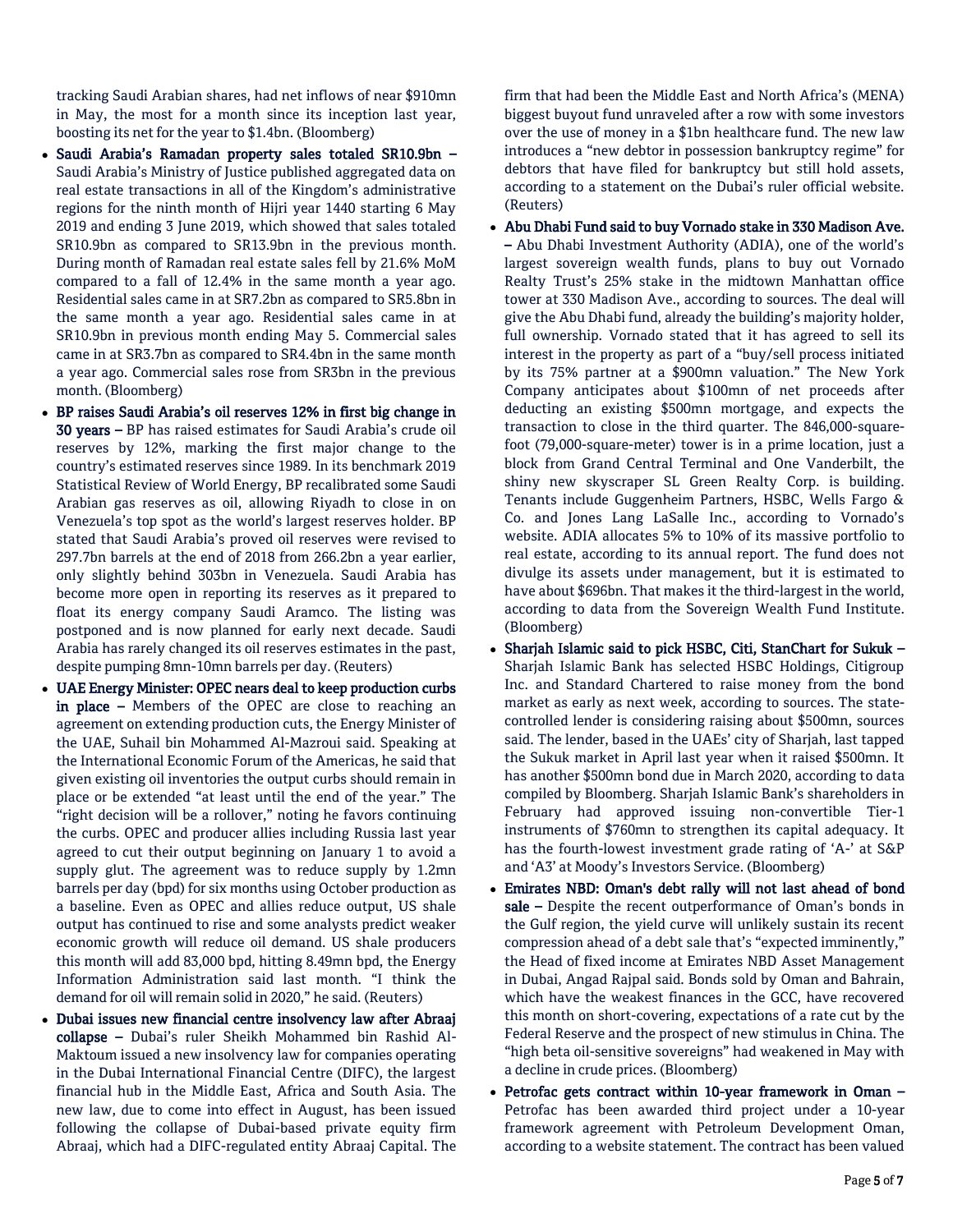at about \$75mn. Petrofac will provide procurement services for the Mabrouk North East Line Pipe Procurement Project in Oman. (Bloomberg)

 Bahrain's Mumtalakat to invest \$100mn in American University of Bahrain – Bahrain's sovereign wealth fund plans to invest more than \$100mn in the American University of Bahrain that will open in the Gulf island state later this year. Bahrain Mumtalakat Holding Company is raising the funds with local investors for the mainly technology-focused university being set up with US-based Laureate Education, CEO, Mahmood Al Kooheji said. The institution will accept students from across the GCC, he said."Education and healthcare is a priority for us, education will have a direct effect on people's lives, people's income," he said. Mumtalakat manages about \$16.8bn in assets and hold stakes in over 60 local and international companies, including a stake in McLaren Group Ltd. and Dubai-based school operator GEMS Education. (Bloomberg)